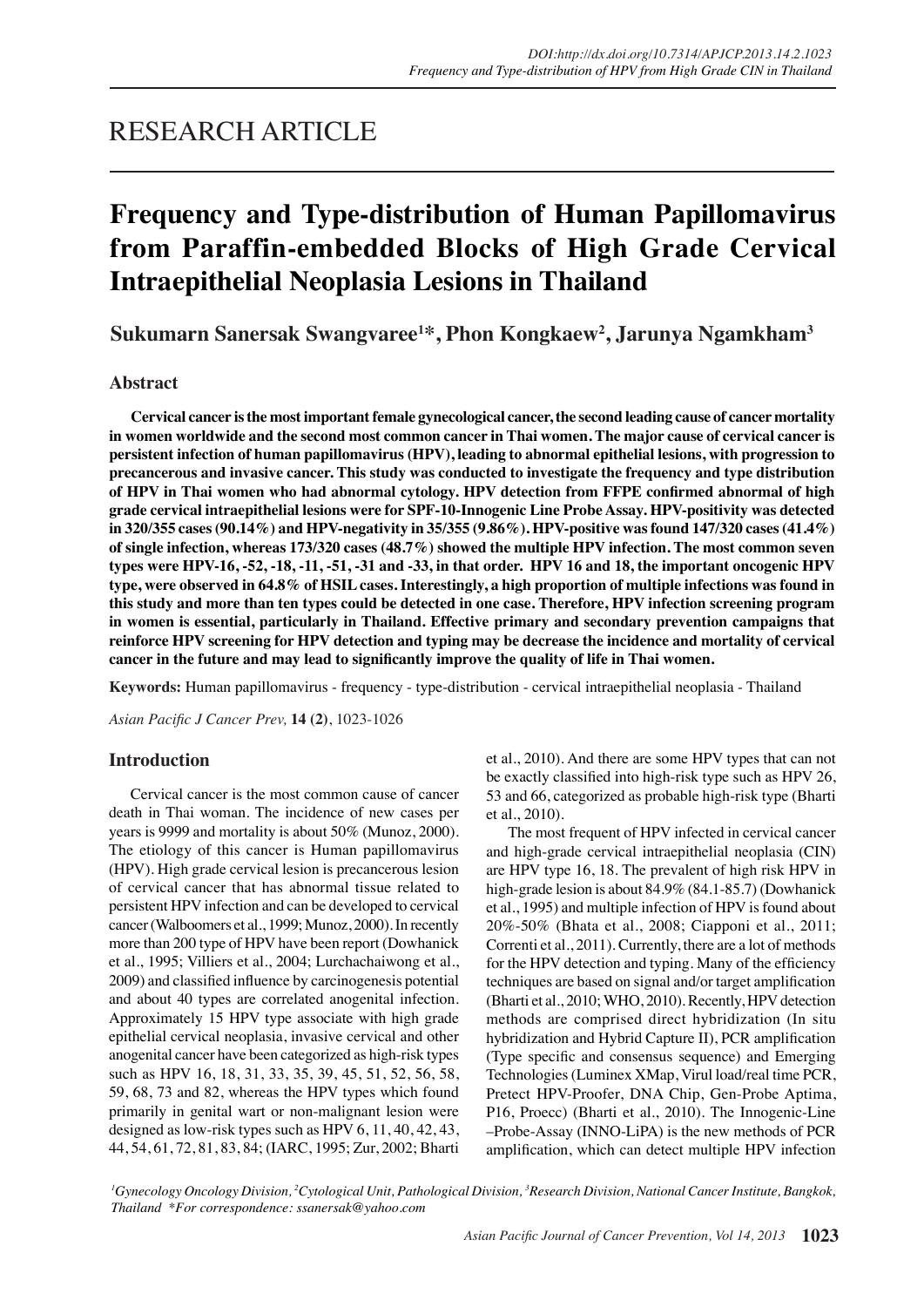#### *Sukumarn Sanersak Swangvaree et al*

and high detection rate due to use short fragment of L1 base pair region (Bello et al., 2009).

The purpose of this study was to identify overall prevalence of HPV infection and distribution of multiple infections in paraffin-embeded cervical specimen of highgrade CIN by second generation of Innogenic-Line-Probe Assay using SPF-10 primers.

#### **Materials and Methods**

#### *Subjects*

Cervical specimens were collected by gynecologic oncologist, NCI, Thailand and sent to pathological diagnosis. All 355 paraffin-embedded specimens were newly diagnosed high grade cervical lesion form January 2008 to December 2011. This study was institute ethical committee approved.

#### *DNA extraction*

Sections of 5-10  $\mu$ M thick were cut from Formalinfixed Paraffin Embedded Tissue (FFPE) and collected in sterile micro-centrifuge tubes. The contaminant between each sample was eliminated by changing a cutter blade and careful microtome cleaning. Samples was de-paraffinized with xylene and rehydrated in absolute ethanol. The palette tissues were centrifuged and air-dried to ensure that no residual ethanol was present. And then DNA was extracted from the tissue using QIAamp DNA Mini kit (Qiagen) according to the manufacturer's protocol and stored at -20°C prior to the HPV amplification. DNA quality was checked by *β-globin*, house keeping gene, amplification using Polymerase Chain Reaction (PCR) under the following; initial denaturation at  $94^{\circ}$ C for 5 min, 40 cycles with the cycling of  $94^{\circ}$ C for 1 min, 60 $^{\circ}$ C for 1 min, 72 °C for 1 min and then final extension at 72 °C for 5 min. The primer sequences were as follows (Jacob et al., 1996): β-globin sense ACA CAA CTG TGT TCA CTA GC and β-globin antisense GAA ACC CAA GAG TCT TCT CT. The amplified products were subjected to electrophoresis and visualized by UV transilluminator. (SYNGENE, England)

#### *HPV detection and genotyping*

Human papillomavirus (HPV) DNA was detected by PCR amplification with a board-spectrum; SPF-10 biotinylated primer. The 65bp fragment in L1 region of HPV genome was investigated. PCR amplification is performed in a total volume of  $50\mu$ l containing 40  $\mu$ l Master Mix solution of INNO-LiPA HPV genotyping Extra Amp (Innogenetic, Belgium) and  $10\mu$ l of extracted DNA. PCRs were run following profile; decontaminate of uracil containing DNA at 37°C for 10 min, initial denature 94°C for 10 min, 40 cycles of 94°C for 30 sec, 52°C for 45 sec,  $72^{\circ}$ C for 45 sec and then final incubate at  $72^{\circ}$ C for 5 min. The PCR product was processed immediately for genotyping or stored at  $-20$ °C for further study.

All of samples were genotyped using INNO-LiPA HPV Genotyping Extra (Innogenetic, Belgium) following the manufacturer's instruction. The principle of this genotyping kit is based on reverse hybridization assay and has designed for the identification of 28 different HPV type

(HPV-6, -11, -16, -18, -26, -31, -33, -35, -39, -40, -43, -44, -45, -51, -52, -53, -54, -56, -58, -59, -66, -68, -69, -70, -73, -74 and -82) of the HPV by detection of specific sequence in the L1 region of the HPV genome. HPV genotyping was performed automatic on AutoBlot 300H (MedTec, USA). Briefly, 10  $\mu$ l the PCR product of each sample was denatured with 10  $\mu$ l denaturing solution and hybridized on the INNO-LiPA strip containing HPV specific probes, two HPV positive control and internal control; *HLA-DPB1* gene, reference lines. Hybrized strips were transferred onto AutoBlot 300H machine and incubated in hybridization buffer for 60 min at  $49^{\circ}$ C and following by stringent solution for 30 min on shaking platform. Detection was carried out using streptavidin-conjugated alkaline phosphatase and BCIP/NBT chromogen substrate solution at room temperature for 30 min, respectively. The reaction was stopped by aspiration of the substrate solution and washed with phosphate buffer. These strips should only be read when they were complete dry. The results can be interpreted visually with clear lines on the strip and scored by using the INNO-LiPA HPV genotyping Extra reading card which is indicated the position of each probe relative to the reference lines.

#### **Results**

Three hundred and fifty five high-grade cervical lesion specimens were collected. The mean age at diagnosis of patients is 45.37 years (24-78). The tissue specimens were received from cervical biopsy 11 cases (3.09%), large loop electrical excision procedure specimen 339 cases (95.5%), and hysterectomy 5 cases (1.4%).

The histology high grade cervical lesion was comprises squamous epithelial abnormality was 94.7% and glandular lesion was 5.3%. This study was found HPV positive from Innogenic line probe assay (INNO-LiPA) test is 90.14% of all specimens which single-type infection was 41.4% and multiple infection was 48.73% of all specimens and could be identified HPV type as shown in Table 1.

The multiple infection were comprised one type  $(45.9\%)$ , two type  $(14.7\%)$ , three type  $(12.5\%)$ , four type  $(9.7\%)$ , five type  $(4.4\%)$ , six type  $(4.7\%)$ , seven type  $(4.4\%)$ , eight type  $(1.3\%)$ , nine type  $(1.6\%)$ , ten type  $(0.9\%).$ 

|                  | Table 1. Distribution of Single and Multiple HPV       |  |  |
|------------------|--------------------------------------------------------|--|--|
|                  | Types Infection in High Grade Cervical Intraepithelial |  |  |
| $lesion (n=320)$ |                                                        |  |  |

|                          | HPV type   | Frequency $(\% )$ |
|--------------------------|------------|-------------------|
| Single type infection    | 16         | 44 (13.75)        |
|                          | 18         | (3.44)<br>11      |
|                          | 31         | 7(2.19)           |
|                          | 33         | 5(0.94)           |
|                          | 39         | (0.31)<br>1       |
|                          | 51         | (2.50)<br>8       |
|                          | 52         | 61 (19.06)        |
|                          | 58         | 9(2.81)           |
|                          | Untypeable | (0.31)            |
| Multiple types infection | 2 types    | 47 (14.69)        |
|                          | $>3$ types | 126 (39.38)       |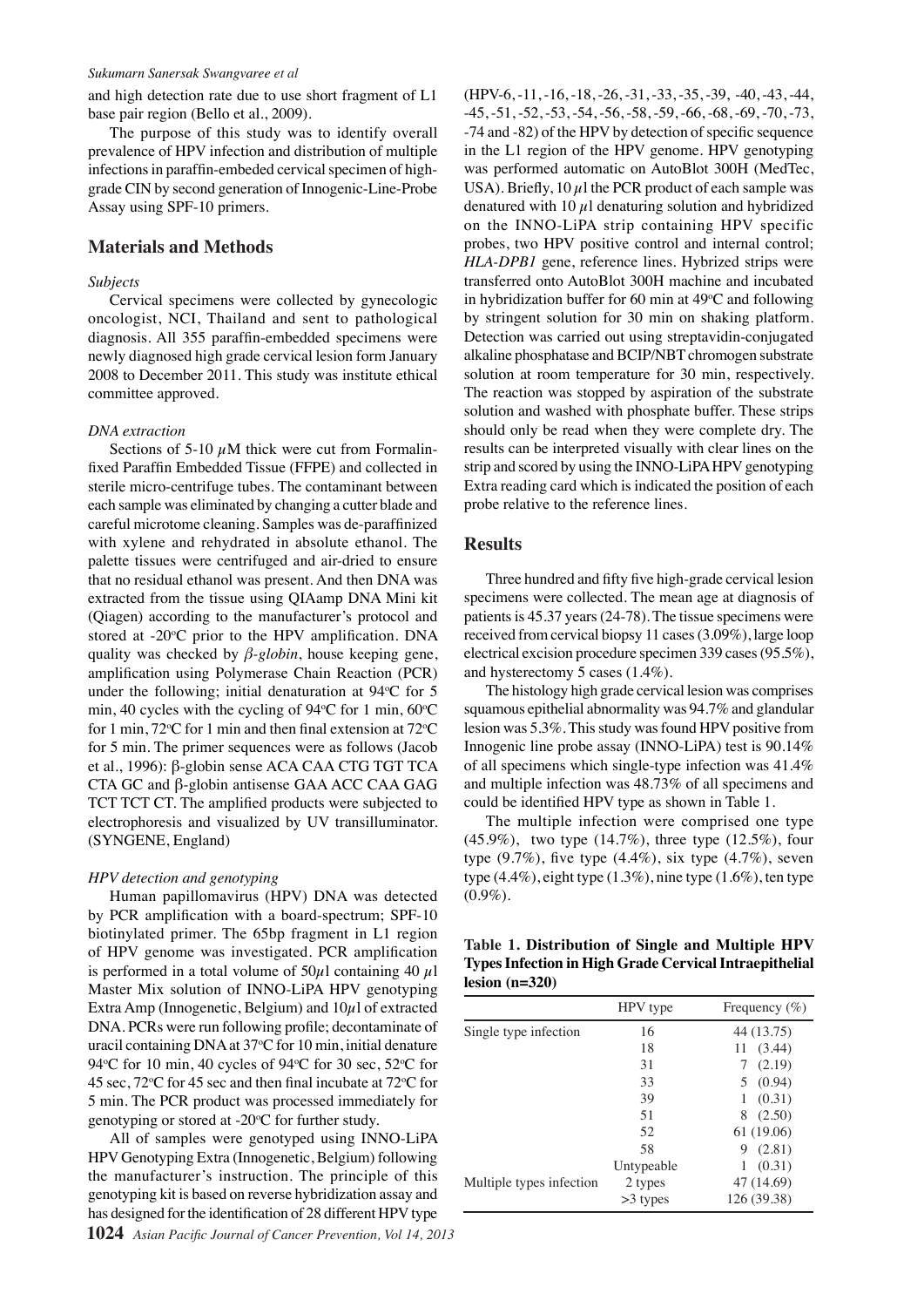**Table 2. Distribution of Probable High Risk and Low Risk HPV Co-infection in High Grade Lesion of Cervical (n=320)**

|                         | HPV type | Frequency $(\% )$ |
|-------------------------|----------|-------------------|
| Probable high risk type | 26       | 19 (5.94)         |
|                         | 53       | (7.5)<br>24       |
|                         | 66       |                   |
| Low risk type           | 6        | 7(2.19)           |
|                         | 11       | 75 (23.44)        |
|                         | 44       | 23 (7.19)         |
|                         | 54       | (0.94)<br>3       |
|                         | 69       | (0.63)<br>2       |
|                         | 70       | 18<br>(5.63)      |
|                         | 71       | 2<br>(0.63)       |
|                         | 73       | 3<br>(0.94)       |
|                         | 82       | (0.63)<br>2       |
| Untypable               |          | (0.63)<br>2       |



**Figure 1. Proportion of Single and Multiple Infections of HPV Types in High Grade Intraepithelial Cervical Lesion**

The common type of HPV infection were sequence by 16, 52, 18, 11, 51, 31, 33, 66, 68, 58, 39, 53, 44, 26, 70, 35, 6, 45, 54, 56, 73, 69, 71, 82, 40, 43, 59, 74. The proportions of HPV infection has shown in picture 1.

Interestingly, this study not found HPV 59 and 74 infection which are high risk HPV group and could be detected all of probable high risk and low risk type such as HPV 6, 11, 40, etc (Table 2) in term of multiple types infection with the other types.

## **Discussion**

Human papillomavirus (HPV) testing and typing is important to present the prevalence and type distribution in patients or population. They also play important role in early detection of abnormalities cytological. The prevalence of HPV infection has been determined by using various techniques and the difference prevalence is geography and effect to screen the new cases of cervical cancer or prevention program, especially vaccine impact monitoring

(Dowhanick et al., 1995; IARC, 1995; Zur, 2002; Villiers et al., 2004; Bharti et al., 2010). Currently, there are many HPV testing methods to be developed. Specificity and sensitivity are quite variety in different method [9]. In this study, HPV infection was evaluated by SPF-10-LiPA (INNo-LiPA). The short fragment (65bp) of SPF-10 primers is appropriate amplified the formalin-fixed paraffin-embedded tissue (FFPE) which have a minimal

volume and difficult to analyze (Gravitt et al., 2007; van Hamont et al., 2006; Bello et al., 2009).

From our results, HPV DNA and type distribution testing were investigated from three hundred and fifty five FFPE tissues with high grade cervical lesion of Thai women who attend the National Cancer Institute, Thailand. HPV DNA was detected in 90.14% (320/355) cases and non-infected showed the results as 9.86% (35/355). Of 320 HPV positive cases, 147 (41.4%) and 173 (48.73%) cases were infected with a single and multiple HPV types, respectively. The seven most frequent HPV types were 16, 52, 18, 11, 51, 31 and 33. Approximately 64.8% of cases are HPV-induced with HPV 16 and 18 as compares to the previous study by Correnti et al. (2011) reported that the frequency of high risk HPV genotype in low grade and high grade squamous intraepithelial lesions and cervical carcinoma among Venezuelan women, using Innogenesis genotyping extra procedure and 100 biopsy samples of HSIL were investigated. HPV DNA was detected in 95.0%, in which 87.3% and 3.2% were determined as high and low risk HPV type, respectively and 9.5% of total HSIL in this report was undefined HPV type. In addition, they could be detected both single (44.2%) and multiple (53%) infection and HPV 16 and 18 were the most common type among Venezuelan women, that was observed in 54.6% of HSIL cases. While, the meta-analysis of HPV prevalence and type distribution in women from south Asia was conducted by Bhatla et al. (2008) from nine publications, in order to estimate the impact of an HPV16/18 prophylactic vaccine in this region. A total of fifty-two of HSIL were subjected and HPV prevalence was 86.5%, which was sugge 69.2% of single type infection and 23.1% of multiple type infection.

In addition to the HPV prevalence of HR-HPV in severe cervical lesion study in Spain women (Mateos et al., 2011), 111/205 patients of available cytology results and histology confirmed with HSIL were observed in this study. The report showed that HPV 16 was the most prevalent HR-HPV, followed by HPV 31, 58, 52, 18 and 33, respectively. It has been indicated that HPV 16 and 18 account for 70.1% of all HSIL.

From a systematic review of seventy-nine studies of type specific HPV prevalence in cervical cancer and high grade lesions from 18 countries in Latin America and the Caribbean (Ciapponi et al., 2011), the results showed 82.5% of HSIL cases harbored in HR-HPV, in which 16.8% (12.9-21.2) was multiple type infection, 45.5% was infected with HPV 16 and 8.9% was HPV 18. The next five most common types were HPV 31, 58, 33, 45 and 52. The frequency of multiple HPV infection in this study was 12.6% (8.7-17.2). It was rather smaller than the other report.

In overall summarized of our study found that the HPV prevalence ratio in HSIL was not different from the other in analogous previous studies (Bhatla et al., 2008; Ciapponi et al., 2011; Correnti et al., 2011; Mateos et al., 2011), although the multiple HPV infection radio was higher than the others. The most six common HPV types in this study were HPV 16, 52, 18, 51, 31 and 33. There are small variation in prevalence and types-distribution sequence of HPV. The variety may be varies widely